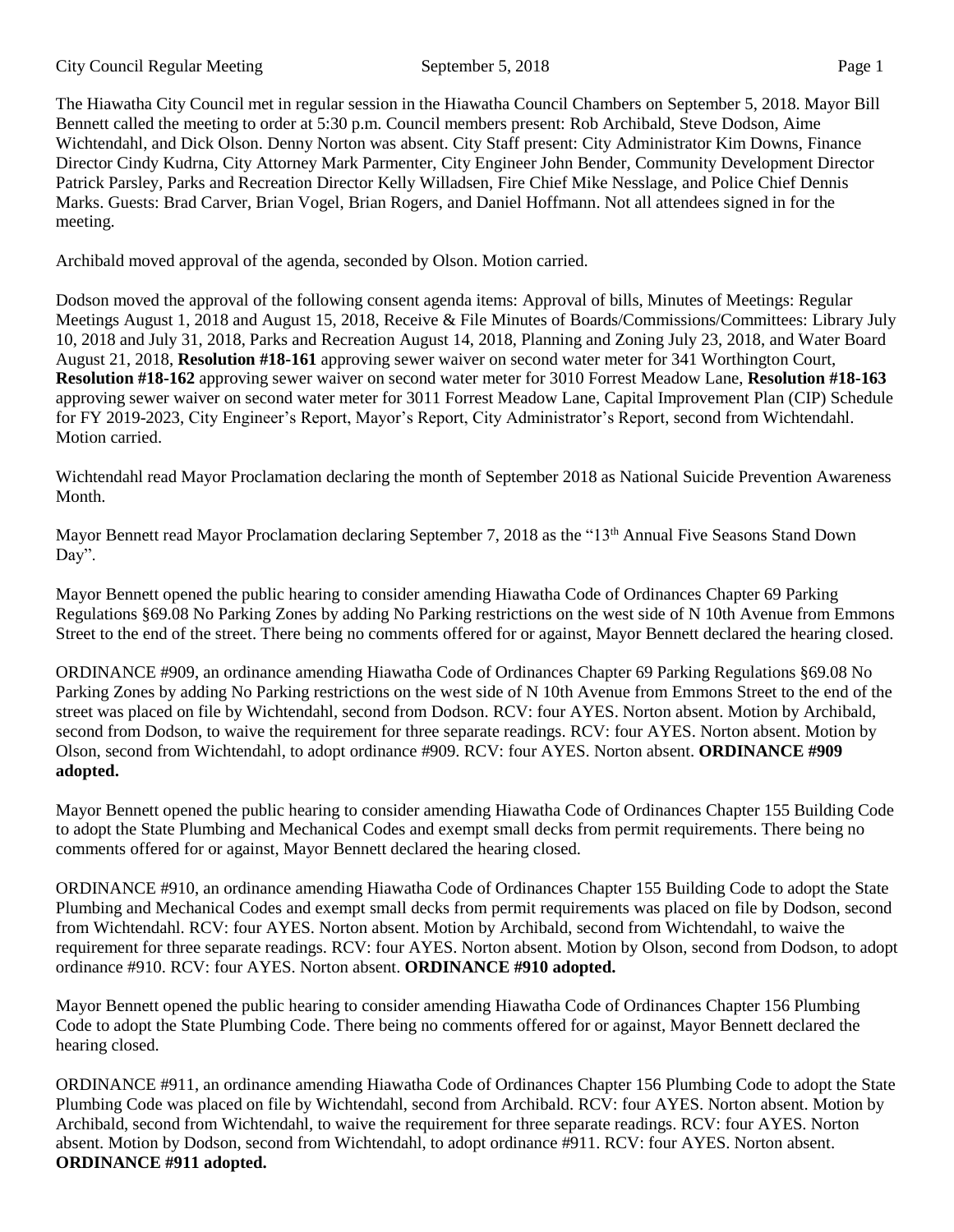Mayor Bennett opened the public hearing to consider amending Hiawatha Code of Ordinances Chapter 158 Mechanical Code to adopt the State Mechanical Code. There being no comments offered for or against, Mayor Bennett declared the hearing closed.

ORDINANCE #912, an ordinance amending Hiawatha Code of Ordinances Chapter 158 Mechanical Code to adopt the State Mechanical Code was placed on file by Archibald, second from Dodson. RCV: four AYES. Norton absent. Motion by Wichtendahl, second from Dodson, to waive the requirement for three separate readings. RCV: four AYES. Norton absent. Motion by Olson, second from Archibald, to adopt ordinance #912. RCV: four AYES. Norton absent. **ORDINANCE #912 adopted.**

Mayor Bennett opened the public hearing to consider amending Hiawatha Code of Ordinances Chapter 165 Unified Development Code §165.55 Maintenance Bond Required to clarify bond requirements for public improvements. There being no comments offered for or against, Mayor Bennett declared the hearing closed.

ORDINANCE #913, an ordinance amending Hiawatha Code of Ordinances Chapter 165 Unified Development Code §165.55 Maintenance Bond Required to clarify bond requirements for public improvements was placed on file by Dodson, second from Archibald. RCV: four AYES. Norton absent. Motion by Wichtendahl, second from Archibald, to waive the requirement for three separate readings. RCV: four AYES. Norton absent. Motion by Wichtendahl, second from Dodson, to adopt ordinance #913. RCV: four AYES. Norton absent. **ORDINANCE #913 adopted.**

Mayor Bennett opened the public hearing on the proposal to enter into a Development Agreement with BECC Properties, L.L.C. and Morgan and Morio Oral and Maxillofacial Surgery, P.C. There being no comments offered for or against, Mayor Bennett declared the hearing closed.

Olson presented RESOLUTION #18-164 approving and authorizing execution of a five (5) year Development Agreement by and among the City of Hiawatha, BECC Properties, L.L.C. and Morgan and Morio Oral and Maxillofacial Surgery, P.C., second from Dodson. RCV: four AYES. Norton absent. **RESOLUTION #18-164 adopted.** 

Mayor Bennett opened the public hearing on the proposal to enter into a Development Agreement with CRH Holdings, L.L.C. and Family Dental Care Associates, P.L.C. There being no comments offered for or against, Mayor Bennett declared the hearing closed.

Archibald presented RESOLUTION #18-165 approving and authorizing execution of a five (5) year Development Agreement by and among the City of Hiawatha, CRH Holdings, L.L.C., and Family Dental Care Associates, P.L.C., second from Dodson. RCV: four AYES. Norton absent. **RESOLUTION #18-165 adopted.** 

Mayor Bennett opened the public hearing on the proposal to enter into a Purchase, Sale, and Development Agreement with Side by Side Own, L.L.C. and Side by Side Develop, L.L.C. which includes the potential sale of the City's interest in real property. There being no comments offered for or against, Mayor Bennett declared the hearing closed.

Olson presented RESOLUTION #18-166 making final determination on potential sale of interest in real property and approving and authorizing execution of a Purchase, Sale, and Development Agreement by and among the City of Hiawatha, Side by Side Own, L.L.C. and Side by Side Develop, L.L.C., second from Dodson. RCV: four NAYS. Norton absent. **RESOLUTION #18-166 failed with all four council members present voting NAY.** 

Mayor Bennett opened the public hearing to consider plans, specifications, form of contract and estimate of cost on file for the 2018 Robins Road Pavement Rehabilitation Project. There being no comments offered for or against, Mayor Bennett declared the hearing closed.

Archibald presented RESOLUTION #18-167 adopting plans, specifications, form of contract and estimate of cost on file for the 2018 Robins Road Pavement Rehabilitation Project, second from Wichtendahl. RCV: four AYES. Norton absent. **RESOLUTION #18-167 adopted.** 

Wichtendahl presented RESOLUTION #18-168 approving and making award of contract for the Robins Road Pavement Rehabilitation Project, second from Archibald. RCV: four AYES. Norton absent. **RESOLUTION #18-168 adopted.**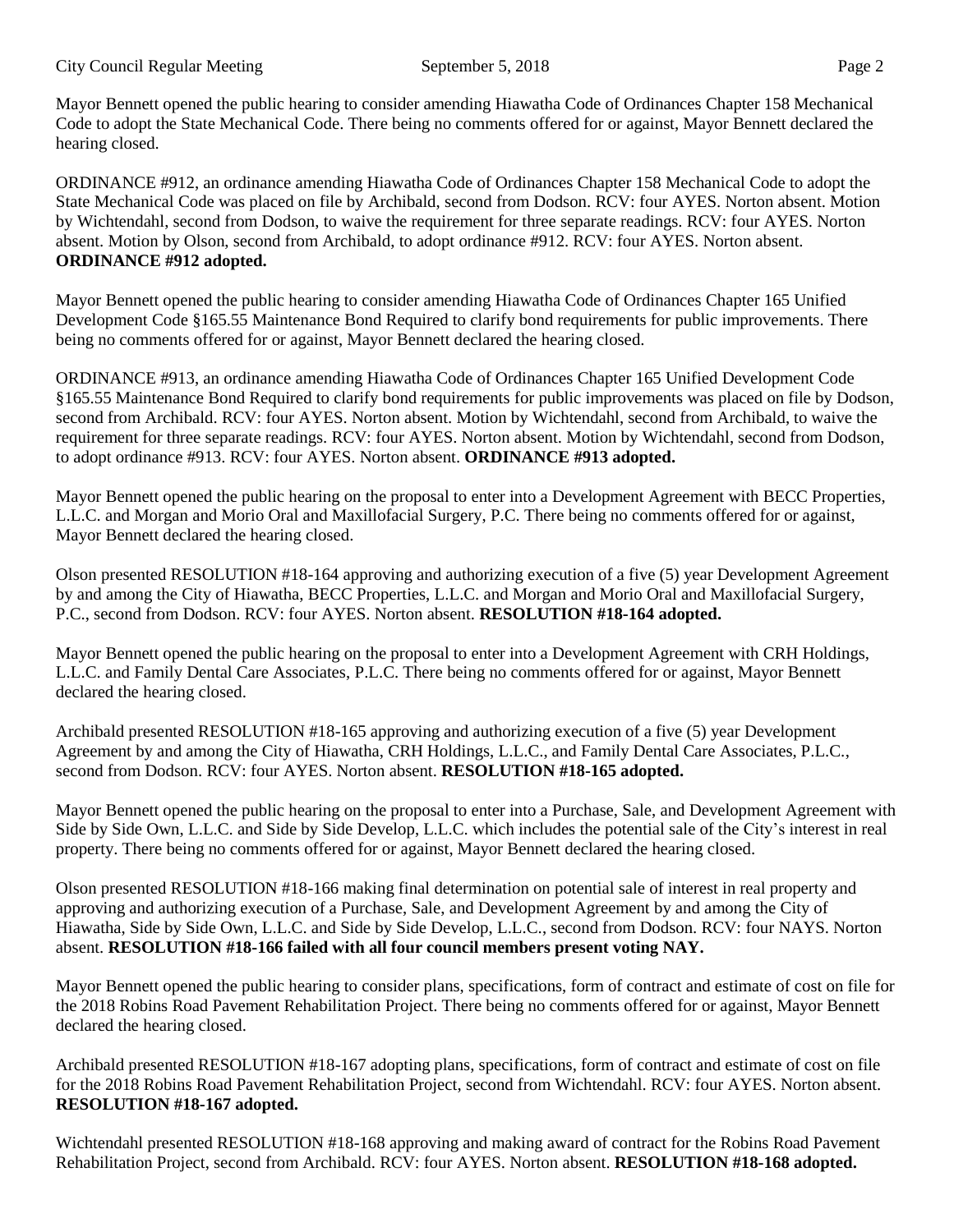Wichtendahl presented RESOLUTION #18-169 setting a public hearing date (September 19, 2018 @ 5:30 P.M.) on the proposal to enter into a Development Agreement with World Class Industries, Inc. and Cobb Family Limited Liability Limited Partnership and providing for publication of notice, second from Dodson. RCV: four AYES. Norton absent. **RESOLUTION #18-169 adopted.** 

Wichtendahl presented RESOLUTION #18-170 setting a public hearing date (September 19, 2018 @ 5:30 p.m.) to consider amending Hiawatha Code of Ordinances Chapter 63 Speed Regulations by setting a 35 mph speed limit on Edgewood Road from County Home Road to the south City Limits, second from Archibald. RCV: four AYES. Norton absent. **RESOLUTION #18-170 adopted.** 

Wichtendahl presented RESOLUTION #18-171 approving a Professional Services Agreement with MSA Professional Services for completion of the Hiawatha Comprehensive Parks Plan Update and Hiawatha Northwest Park Concept Planning, at a total cost of \$21,900, second from Dodson. RCV: four AYES. Norton absent. **RESOLUTION #18-171 adopted.** 

Olson presented RESOLUTION #18-172 approving the Preliminary Plat for Todd Hills Addition, second from Archibald. RCV: four AYES. Norton absent. **RESOLUTION #18-172 adopted.** 

Dodson presented RESOLUTION #18-173 approving the Preliminary Plat for Sherman Square Addition, second from Wichtendahl. RCV: four AYES. Norton absent. **RESOLUTION #18-173 adopted.** 

Wichtendahl presented RESOLUTION #18-174 approving Change Order #7 for the 2016-2017 Emmons Street/North Center Point Road/Robins Road Intersection Improvements Phase 2 Roadway Package Project with Rathje Construction Co., with an increase in contract amount of \$6,250, second from Dodson. RCV: four AYES. Norton absent. **RESOLUTION #18-174 adopted.** 

Dodson presented RESOLUTION #18-175 approving (Balancing) Change Order #8 for the 2016-2017 Emmons Street/North Center Point Road/Robins Road Intersection Improvements Phase 2 Roadway Package Project with Rathje Construction Co., with a decrease in contract amount of (\$72,821.33), second from Olson. RCV: four AYES. Norton absent. **RESOLUTION #18-175 adopted.** 

Archibald presented RESOLUTION #18-176 accepting the public improvement contract work in connection with the 2016-2017 Emmons Street/North Center Point Road/Robins Road Intersection Improvements Phase 2 Roadway Package Project, and direct the City Engineer to sign the Certification of Completion, second from Olson. RCV: four AYES. Norton absent. **RESOLUTION #18-176 adopted.** 

Olson presented RESOLUTION #18-177 accepting the 2016-2017 Emmons Street/North Center Point Road/Robins Road Intersection Improvements Phase 2 Roadway Package Project, constructed by Rathje Construction Co., approving the application for (Final) Pay Estimate #14, and directing City Clerk to make payment to Rathje Construction Co., in the amount of \$35,750.21 immediately. Five (5) percent retainage in the amount of \$138,630.43 will be released after thirty (30) days has elapsed from the date of acceptance if no claims against the project are filed, second from Archibald. RCV: four AYES. Norton absent. **RESOLUTION #18-177 adopted.** 

Wichtendahl presented RESOLUTION #18-178 accepting the improvements for Rolling Prairie Estates Third Addition, second from Archibald. RCV: four AYES. Norton absent. **RESOLUTION #18-178 adopted.** 

Archibald presented RESOLUTION #18-179 authorizing execution of a Community Development Block Grant Program Contract, second from Dodson. RCV: four AYES. Norton absent. **RESOLUTION #18-179 adopted.** 

Wichtendahl presented RESOLUTION #18-180 approving a Signature Authorization for all Alternate Signators in connection with the Community Development Block Grant (CDBG) Housing Rehabilitation Program, second from Dodson. RCV: four AYES. Norton absent. **RESOLUTION #18-180 adopted.**